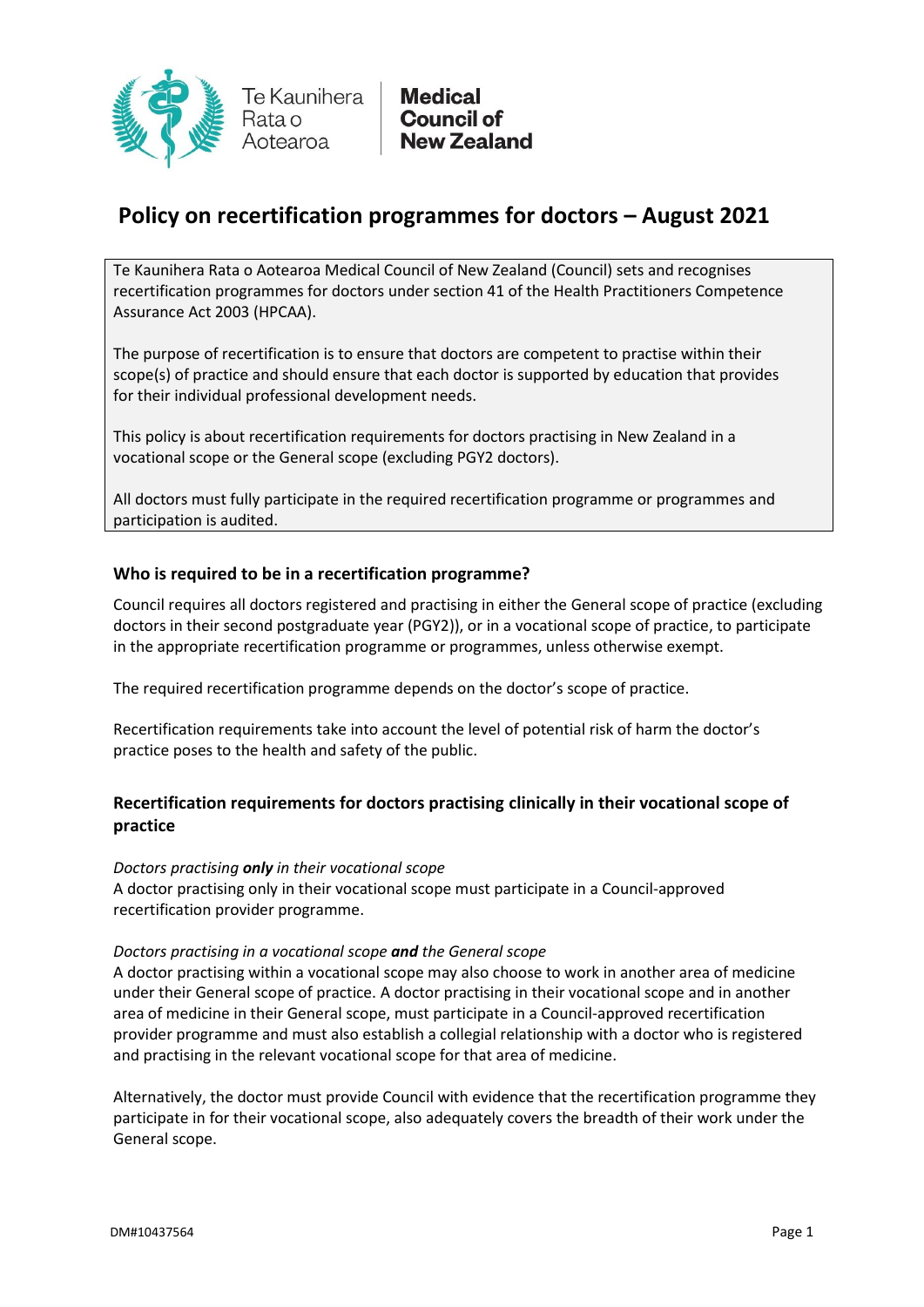#### *Doctors practising in two or more vocational scopes*

A doctor practising in two or more vocational scopes must participate in all required approved recertification programmes. The recertification providers may have an agreement in place to recognise certain recertification activities, however the doctor must check with each recertification provider for guidance to ensure they are complying with all the requirements for each programme.

## **Recertification requirements for doctors practising clinically in the General scope of practice**

#### *Doctors practising in a single area of medicine*

A doctor practising in a single area of medicine must either participate in:

- an accredited vocational training programme for the relevant area of medicine; or
- *Inpractice*, administered by bpac<sup>nz</sup>.

## *Doctors practising in an accredited vocational training programme and in another area of medicine under the General scope*

A doctor practising in an area of medicine in an accredited vocational training programme and in another area of medicine (under their general scope) must establish a collegial relationship with a doctor who has registration in the relevant vocational scope for the second area of medicine.

## *Doctors practising in the General scope, and registered in a vocational scope, but who are not practising in their vocational scope*

A doctor who is not practising in their vocational scope may practise in the General scope, and will be required to participate in an approved recertification programme for doctors in the General scope of practice (that is, either an accredited vocational training programme, or *Inpractice*).

#### **Recertification requirements for doctors practising in non-clinical practice**

Doctors whose practice of medicine does not relate to the care of individual patients may have different recertification requirements if their practice is assessed as posing a low risk of harm to the health and safety of the public. Council may impose conditions to have these doctors' scopes limited to non-clinical practice.

## *Doctors practising non-clinically in their vocational scope and in the non-clinical recertification programme of their recertification provider*

A doctor must participate in their recertification provider programme (if the provider offers a recertification programme for members in non-clinical practice).

## *Doctors practising non-clinically in the General scope or in a vocational scope, and where there is no non-clinical recertification programme offered by their recertification provider*

Council will make an assessment of the level of risk of harm to the health and safety of the public posed by such a doctor. The recertification requirements will be set accordingly. A doctor who has had their risk of harm assessed as low will ordinarily be required to establish a collegial relationship or a relationship with a CPD Associate.

Council will only approve a CPD Associate relationship if it is satisfied a collegial relationship cannot be formed.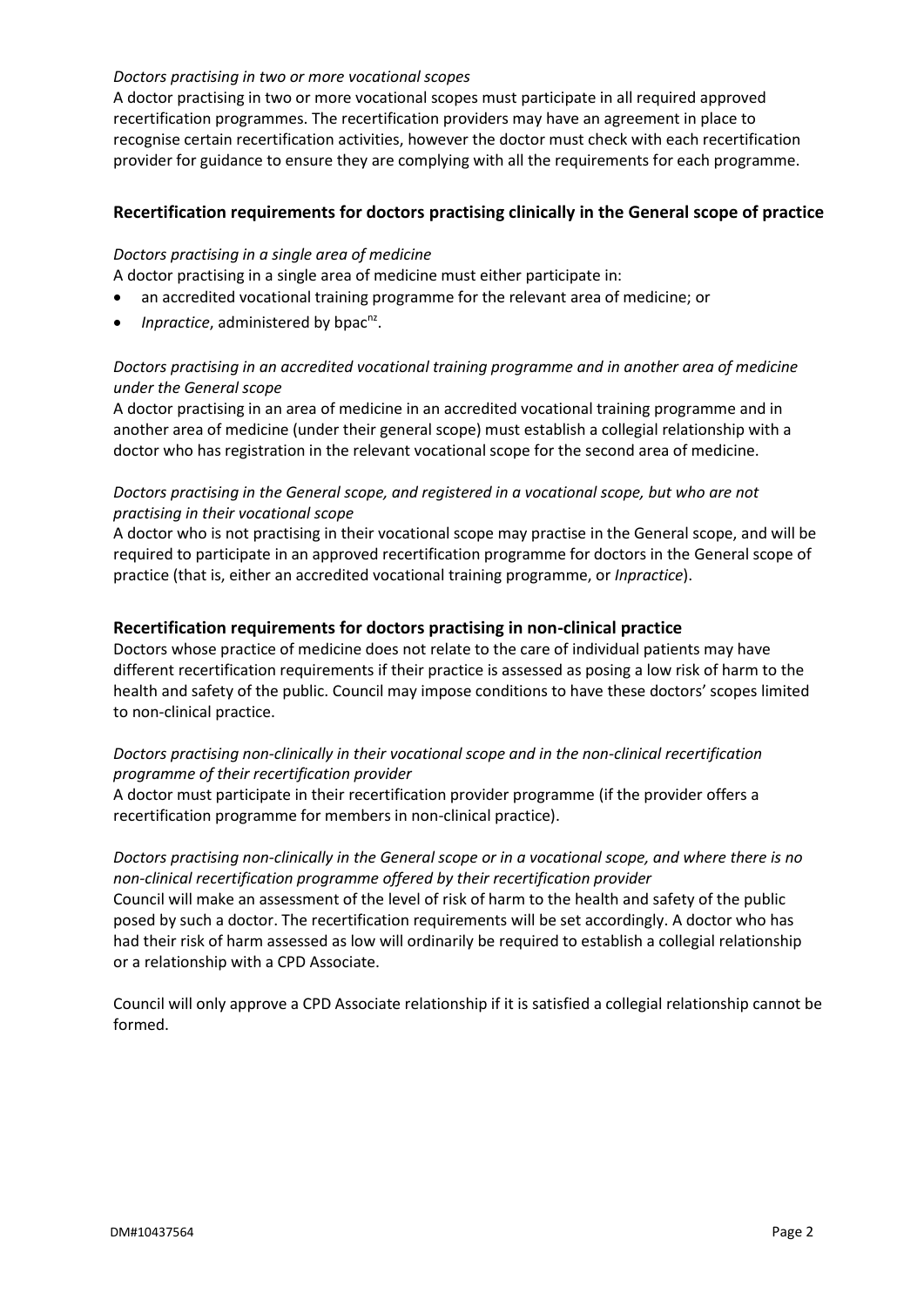## **Exemptions**

Council currently exempts doctors who are usually based abroad and travel to practise in New Zealand for no more than 2 months per year (cumulatively). This will apply only if the doctor lives and practises abroad and is enrolled and actively participating in a recertification programme recognised by the relevant overseas authority, and can provide supporting evidence.

Council can consider exemptions from the requirement to participate in a recertification programme, on a case-by-case basis. Council has to consider, in making an exemption, how it can ensure that the medical practitioner is competent to practise within the relevant scopes of practice despite not participating in the required recertification programme.

## **Collegial relationships**

In cases where a doctor is required to practise within a collegial relationship, they must establish this relationship with a doctor who is registered in the relevant vocational scope of practice for that area of medicine.

The objective of the relationship is to ensure that the doctor's professional development plan (PDP) and continuing professional development (CPD) activities are appropriate for the area of medicine they are working in.

A collegial relationship must be formally agreed. The purpose of the collegial relationship agreement is to set out the terms of reference for the collegial relationship and clarify the objectives and responsibilities of each colleague.

## *Responsibilities of the doctor*

The doctor must:

- organise meetings with their collegial relationship provider, lasting at least one hour, initially six times a year, and at least four times a year in subsequent years
- provide materials for discussion and review (for example multisource feedback)
- make a record of all collegial relationship meetings
- record all details of CPD activities completed
- update their PDP following collegial relationship meetings as appropriate.

#### *Responsibilities of the collegial relationship provider:*

The collegial relationship provider must:

- be available for meetings
- ensure the doctor makes an adequate record of the meetings
- review feedback and other educational and quality assurance material and support the doctor to reflect on their PDP utilising feedback to inform their learning needs
- take appropriate action if concerns arise about the doctor's fitness to practise.